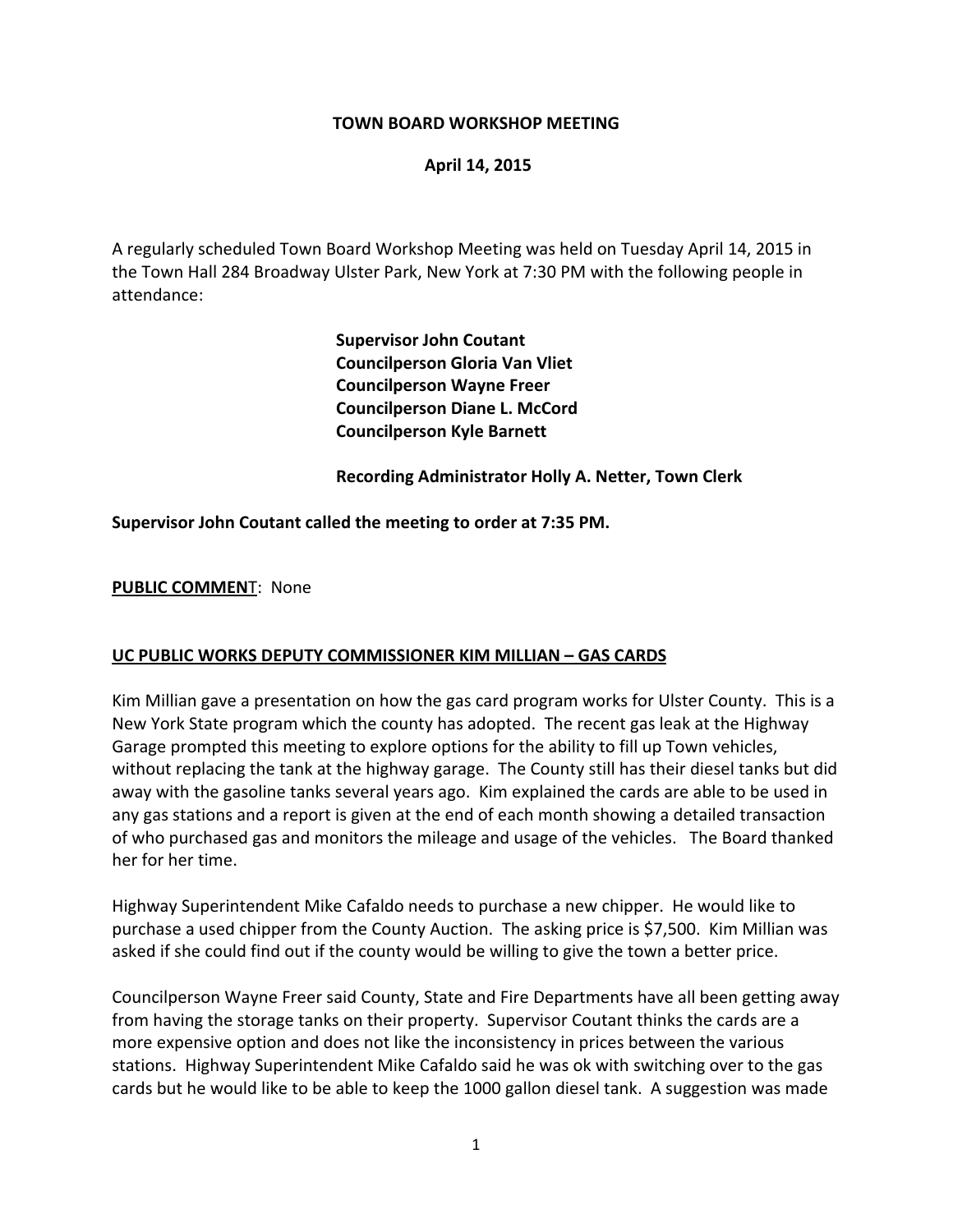by Supervisor Coutant to have a second diesel tank located at the transfer station which would allow the highway trucks to access fuel on the southern end of town during snow storms.

# **A MOTION WAS MADE BY COUNCILPERSON WAYNE FREER TO START THE PROCESS OF GETTING THE GAS CARDS AND SECONDED BY COUNCILPERSON GLORIA VAN VLIET. ALL MEMBERS WERE IN FAVOR.**

**A MOTION WAS MADE BY COUNCILPERSON WAYNE FREER TO NO LONGER HAVE BULK GASOLINE TANKS AT ANY TOWN FACILITY AND WAS SECONDED BY COUNCILPERSON GLORIA VAN VLIET. THE MOTION WAS PASSED 4‐1.**

| NO.        |
|------------|
| <b>AYE</b> |
| <b>AYE</b> |
| <b>AYE</b> |
| <b>AYE</b> |
|            |

Supervisor Coutant voted against the motion. He would have liked to have a 1000 gas tank at the highway department in addition to the cards.

## Update Highway Garage

Councilperson Kyle Barnett gave an update of the status of the Highway Garage spill. There was a meeting earlier that day at the Highway Garage. Moments before the meeting started NYMIR called and said the there was no coverage for the spill. Councilperson Barnett followed up with NYMIR to clarify the cause of the leak was due to the frost and asked them to revisit the decision made by adjuster Dave Luchin. American Petroleum will send a letter and pictures to NYMIR. There is a limit of \$50,000 for a pollution spill. Councilperson Barnett reviewed our insurance policy and after speaking to Marshall and Sterling, there is a potential for an additional claim under the Excess Catastrophic liability policy. The only way we would be able to get more is if there is a  $3<sup>rd</sup>$  party claim, which may be the State because of the ground water. There needs to be further review and a follow up will be made. American Petroleum gave a few verbal estimates for the removal of the contaminated soil; \$58.08/ton approximately \$29,040 to dispose in New Windsor, \$63.25/ton \$31,625 for Fort Edward. It is estimated there is approximately 500 tons of soil that has been affected. American Petroleum has asked for a payment, their first bill was for \$19,276.10 per Supervisor Coutant. The Board agreed they would forward a voucher to American Petroleum and approve it for payment at Thursday's Town Board meeting. Depending on the total cost, the Town will have to bond for the money to pay.

## **SERVER ORDERED**

The new server for the building was ordered and will arrive by April 22, 2015.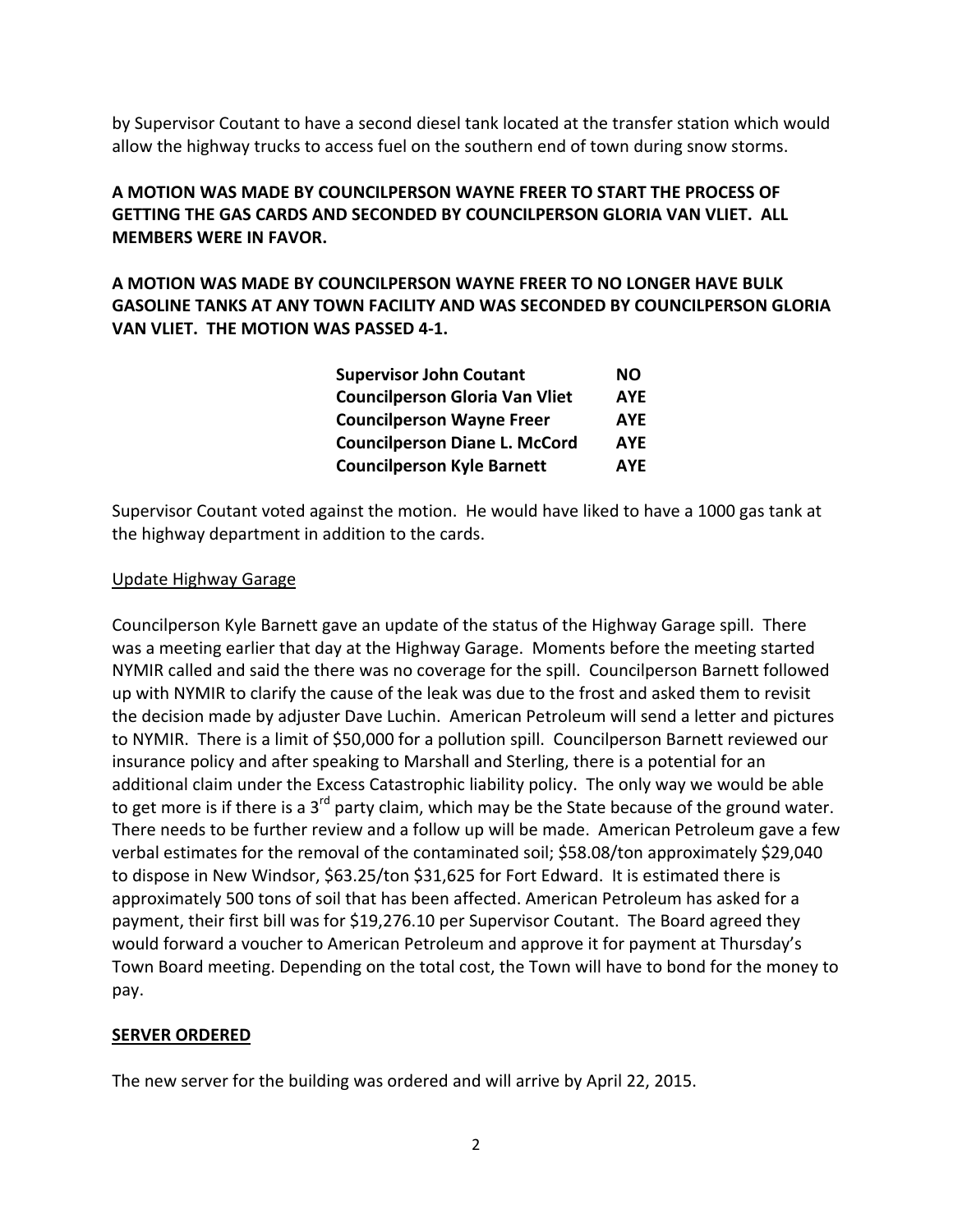### **Waterfront Advisory Board (Amy Cahill)**

A resolution will be made at the Town Board meeting to appoint Amy Cahill to the Waterfront Advisory Board. The term will expire 12/31/2015.

#### **BID OPENING – TRANSFER STATION**

Dankelmann and Associates was the only bid received for the RFP which was due April 14, 2015 at 11 am. The bid was \$15,000 more than what they are currently being paid. The UCRRA will be raising their tipping and hauling fees July 1, 2015. Councilperson McCord feels with all of the rising costs we should consider getting out of the transfer station business. Councilperson Barnett said he doesn't feel shutting down automatically is the right choice either. We may need to phase it out over time. It is agreed we cannot afford to keep losing \$57,000 a year. In order to continue to offer this service, the fees will need to be raised to cover the expenses. It may become cost prohibitive for the people to use it and it may phase itself out. The Town reserves the right to reject the bid. Councilperson Freer asked if we were able to negotiate with the bidder, because we cannot afford paying what we are paying now, let alone \$15,000 more. Councilperson Van Vliet wanted to rebid and was against negotiating with Dankelmann. Councilperson Diane McCord asked Bookkeeper Debbie Kane what the cost of 2 part time people for 3 days would be. The answer was approximately \$50,000. Supervisor Coutant said the original problem was we did not have enough revenue to offset the cost. He said Dankelmann was unaware we were running at such a loss. Supervisor Coutant feels raising the fees would take care of the deficiency. Councilperson Diane McCord said, she feels Dankelman has not been properly running the facility for years. Four hundred towns' people use the transfer station out of nine thousand. The rest of the towns' people pay for the removal of their garbage. She does not feel it is right that the majority of the taxpayers have to subsidize the transfer station. Councilperson Barnett recalled the Town facing a similar situation with the Kennel. We tried to make it work over the years but eventually it had to be shut down. Councilperson Barnett feels we can raise the fees to minimize the loss. Councilperson VanVliet asked where we are going to get the funds to pay for the additional \$15,000.00. The answer was in raising the fees and monitoring Dankelmann much more closely to ensure everything is being done according to the RFP. Councilperson Barnett wants to know what options the Board wants to consider. Freer wants a renegotiation with Dankelmann and raise fees to try to move forward.

A special meeting will be held to review the fees charged to use the Transfer Station. Councilperson McCord reported the DEC was at the location to view the roll offs and there was water in the roll offs because the pads have settled over the years. Diane fears UCRRA will not continue to allow us to use their roll offs due to this issue. The roll offs will need to be brought up higher but in the mean time ditches have been dug to allow the water to drain out of the